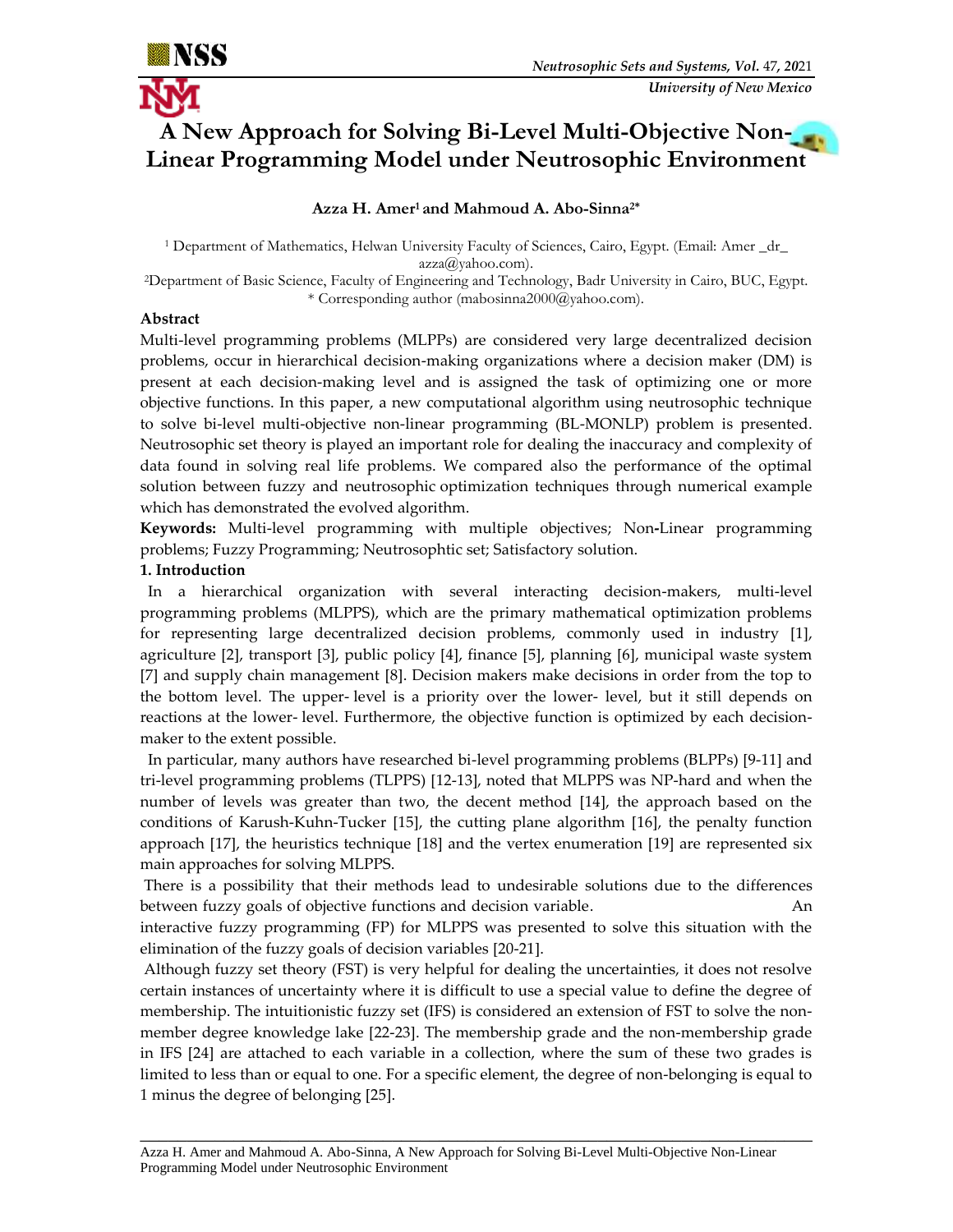Moreover, some researchers have used IFS for different types of decision-making problems. IFS has been applied to the multi-attribute decision making model and methodology in recent years [26-27]. The problem of multi-objective optimization of reliability [28-30], the problems of transport [31-32], the problem of multi-level programming [33]. Although the development of FST and IFS still lacks a general framework in which indeterminate information cannot be handled to deal with all kinds of uncertainty in different areas. This problem is beyond the scope of FST and IFS, so dealing with a kind of infinite situation of unknown data is certainly a real problem.

The neutrosophic set studied by FST and IFS has recently been a generalized form of

[34]. It offers a more general framework and a more suitable shape to solve the existing problem. Neutrosophic means neutral information, and the primary difference between fuzzy and intuitionist fuzzy logic is this neutral. The neutrosophic Set (NS) is created on a logical basis in which elements of the universe are presented in three degrees. That is, the degree of truth, the degree of indeterminacy and the degree of falsity, they are somewhere between [0,1]. It differs from the intuitionist fuzzy sets, where the uncertainty involved depends on the degree of belonging and non-belonging, here the uncertainty present, i.e., the component of indeterminacy is independent of the values of truth and falsity. Some emphasis has been built on optimization aspects since its inception by [34-36].

The main purpose of the solution proposed is to include a general framework to help deal with the impressions and uncertainties of the knowledge available. In addition, managing model memberships will produce the best compromise outcome that not only meets the desires of the decision-maker, but it also makes an undominated contribution to deal with experiences by considering the membership of truth, indeterminacy membership and falsity membership associated with satisfaction to some degree and dissatisfaction with objectives in finding the best compromise solution (BCS) respectively. It can also be done to cover a broad range of BCSs by interactively managing the membership functions. This is first time that the best of our experience is to broaden the principles of Zimmermann to solve the problem of BL-MONLP. This paper focuses on exploring the best compromise solution to the problem of bi-level multiobjective non-linear programming (BL-MONLP) under neutrosophic compromise programming approach (NS-CPA). The proposed NS-CPA is built by expanding the principles of Zimmermann [37] to the neutrosophic environment and a new neutrosophic BL-MONLP is provided by using three memberships to obtain the best compromise solution: membership of truth, membership of indeterminacy, and membership of falsity. NS-CPA is a modern way of dealing with unreliable, ambiguous, incomplete and contradictory data that is very common in science and engineering situations.

 The paper is structured as follows: Section 2 outlines some fundamental principles applicable to the neutrosophic set; Section 3 presents the technique of neutrosophic optimization to solve the problem of bi-level multi-objective non-linear programming; Section 4 explains in a numerical example the new approach and compares this new strategy with the problem of fuzzy programming, we present the conclusion and future direction of research in section 5.

#### **2. Prerequisite Mathematics**

#### **Definition-1 (Fuzzy set) [37]**

Le X be fixed set. The fuzzy set A of X is defined the set of an object that has the form

 $\tilde{A} = \{(x, \mu_A(x)), x \in X\}$  where the function  $\mu_A(x) : X \rightarrow [0,1]$  determines the element's  $x \in X$  true membership to the set A.

\_\_\_\_\_\_\_\_\_\_\_\_\_\_\_\_\_\_\_\_\_\_\_\_\_\_\_\_\_\_\_\_\_\_\_\_\_\_\_\_\_\_\_\_\_\_\_\_\_\_\_\_\_\_\_\_\_\_\_\_\_\_\_\_\_\_\_\_\_\_\_\_\_\_\_\_\_\_\_\_\_\_\_\_\_\_\_\_\_\_\_\_\_\_\_\_

**Definition -2 (Intuitionistic fuzzy set) [22]**

Let X be fixed set. The set of the form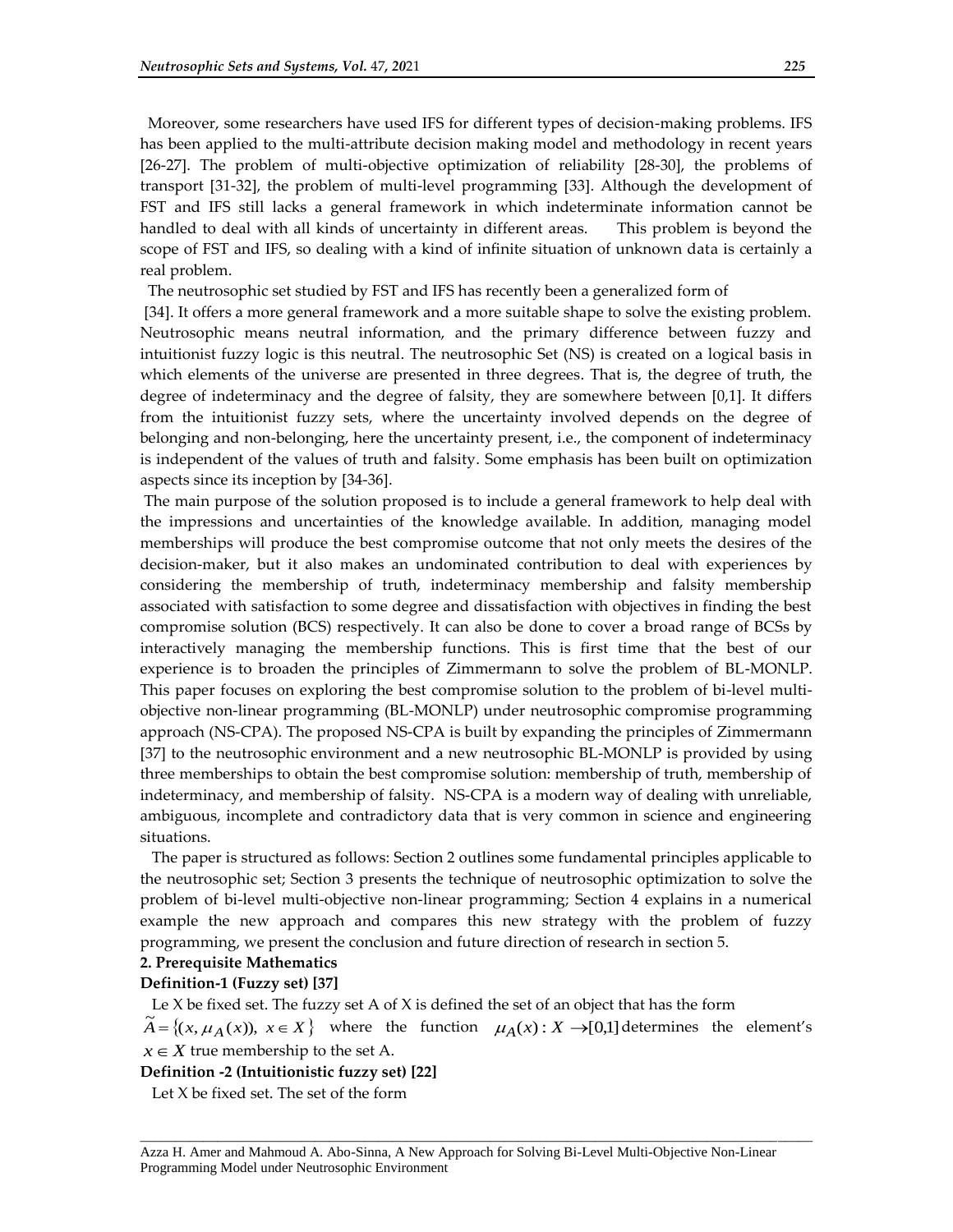$\widetilde{A}^i = \left\{ X, \mu_A(x), v_A^0(x) \right\} \times \left\{ x \in X \right\}$  is defined an intuitionistic fuzzy set (IFS) in X where  $\mu_A(x)$ :  $X \to [0,1]$  and  $\nu_A(x)$ :  $X \to [0,1]$  are called the Truth-membership and Falsitymembership respectively, for every element of  $x \in X, 0 \leq \mu_A(x) + \nu_A(x) \leq 1$ .

#### **Definition -3 (Neutrosophic set) [34]**

Let *X* be a set of objects and defined as  $x \in X$ . A neutrosophic set  $\widetilde{A}^n$  in *X* is defined by a truthmembership function  $\mu_A(x)$ , an indeterminacy membership function  $\sigma_A(x)$  and a falsitymembership function  $\nu_A(x)$  , having the form:

$$
\widetilde{A}^n = \left\{ \langle X, \mu_A(x), \sigma_A(x), \nu_A(x) \rangle \big| x \in X \right\}.
$$

 $\mu_A(x), \sigma_A(x)$  and  $\nu_A(x)$  are real standard or non-standard elements of  $\left[0^-,0^+\right]$ , that is:  $\mu_A(x): X \to \left[0^-,1^+\right]$ ,  $\sigma_A(x): X \to \left[0^-,1^+\right]$ ,  $\mu_A(x): X \to \left[0^-,1^+\right]$ . There is no limit to the sum of  $\mu_A(x), \sigma_A(x)$  *and*  $\nu_A(x)$ , so

$$
0 \le \sup \mu_A(x) + \sup \sigma_A(x) + \sup \nu_A(x) \le 3^+
$$

### **Definition -4 (Complement) [38]**

A single valued neutrosophic set A is called complement, denoted by  $C(A)$  if is defined by  $\mu_{C(A)}(x) = \nu_A(x)$ ,  $\sigma_{C(A)}(x) = 1 - \sigma_A(x)$ ,  $\nu_{C(A)}(x) = \mu_A(x)$ ,

for all *x's* in X.

#### **Definition -5 (Union) [38]**

A single valued neutrosophic set C is union of two single valued neutrosophic sets A and B, written as C = AUB, having the functions of truth-membership, indeterminacy- membership and  $\mu_{C(A)}(x) = \max(\mu_A(x), \mu_B(x))$ 

falsity-membership defined by:

$$
\sigma_{C(A)}(x) = \max(\sigma_A(x), \sigma_B(x))
$$
  

$$
\upsilon_{C(A)}(x) = \min(\upsilon_A(x), \upsilon_B(x)) \text{ for all } x \text{ in } X
$$

#### **Definition-6 (Intersection) [38]**

 The intersection of two single valued neutrosophic sets A and B is a single valued neutrosophic set C written as  $C = A \cap B$ , having the functions of truth-membership, indeterminacymembership and falsity-membership defined by:

$$
\mu_{C(A)}(x) = \min(\mu_A(x), \mu_B(x)) = \min(\sigma_A(x), \sigma_B(x))
$$
  

$$
\nu_{C(A)}(x) = \max(\nu_{(A)}(x), \nu_B(x))
$$

Here, we note that single valued neutrosophic sets satisfy the most characteristics as the classic set, fuzzy set and intuitionistic fuzzy set by the concept of complement, union and intersection of single valued neutrosophic sets. The Fuzzy collection does not satisfy the middle exclusion principle.

## **3. Neutrosophic technique to solve bi-level multi-objective non-linear programming (NS-BLMONLP) Problem.**

#### **3.1. Problem Formulation**

In the problem of bi-level multi-objective non-linear programming (BL-MONLP), multiple decision-makers (DMs) exist at each decision-making level and are known to optimize one or more objective functions as bi-level multi-leader and / or multi-follower decision problem. The BL-MONLP problem's mathematical formulation can be written as:

$$
\min_{x_1, x_2} F_k(x) = (F_1(x), F_2(x), \dots, F_m(x))
$$
 (The upper-level (UL)) (1)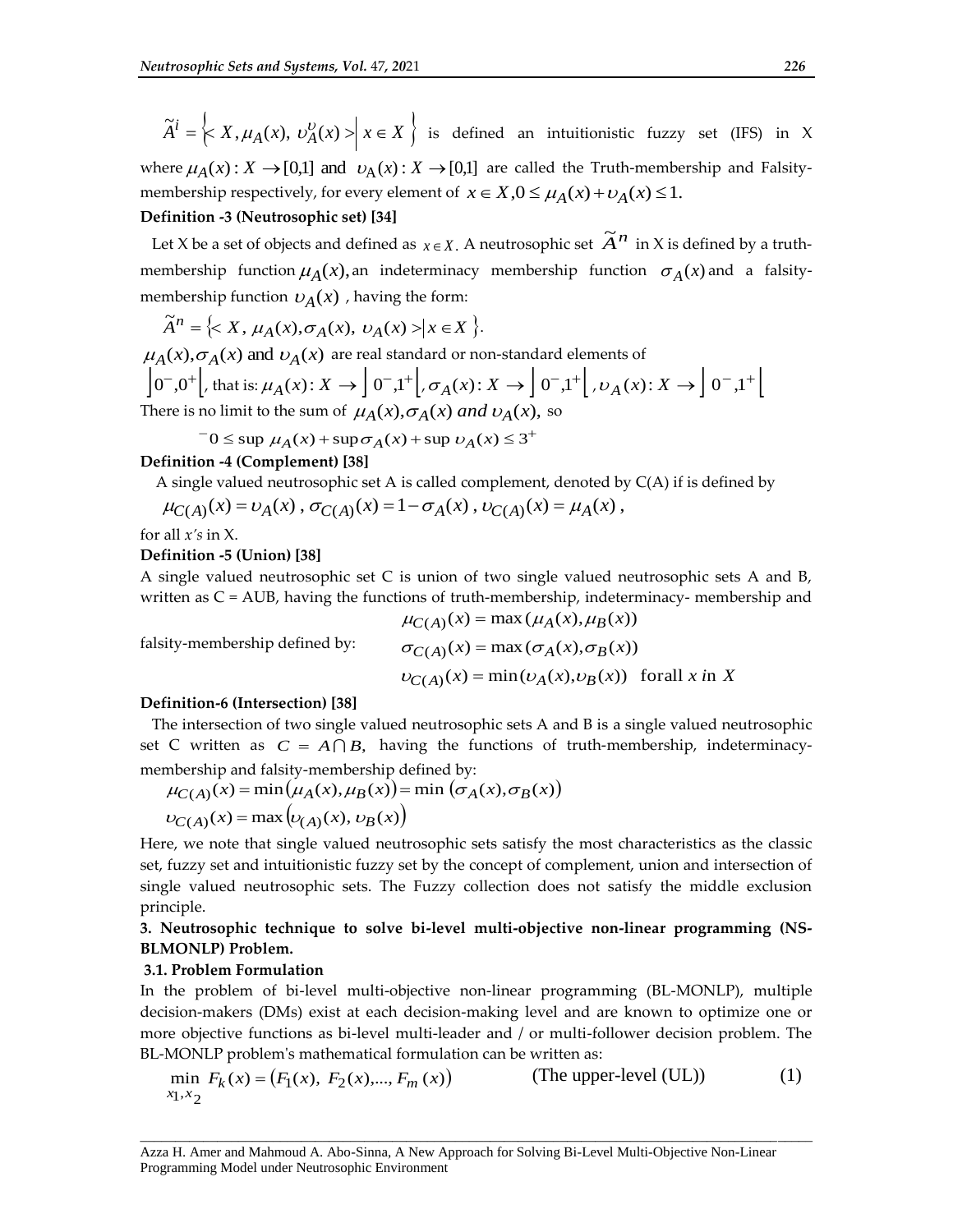where  $x_2$  solves:

$$
\min_{x_2} F_k(x) = (F_{m+1}(x), F_{m+2}(x),..., F_N(x))
$$
 (The lower-level (LL)) (2)  
s.t.

$$
G_j = \left\{ \mathbf{x} \middle| g_j \ (\mathbf{x}) \le b_j \right\} \qquad , \qquad j = 1, 2, \dots, J \right\} \tag{3}
$$

where  $x_i = \{x_{ir}\}\$ ,  $i = 1, 2$  and  $r = 1, 2, \dots, n_i$ ,  $x_i \in R^{n_i}$ ,  $(x_1, x_2) \subset R^{n=n_1+n_2}$  and  $F(x)$  are the decision variables and the objective functions of the UL and LL respectively. G is the feasible set of problem form  $[(1) - (3)]$ .

# **3.2. Neutrosophic Optimization Technique for solving MONLP problem.**

 Consider the following MONLP problem represented by problem from (1) or (2) and (3). For all objectives as  $F_k(x)$ ,  $k = 1, 2, \dots, m$ , find firstly the best values  $\ell_k$  (minimum values) and the worst values  $u_k$  (maximum values). So,  $\ell_k$  can be calculated by:

$$
\ell_k = \min_{x \in G} F_k(x) \tag{4}
$$

If the feasible set G is bounded, then  $u_k$  can be derived by:

$$
u_k = \max_{x \in G} F_k(x) \tag{5}
$$

Otherwise, let the solutions of (4) are  $\bar{x}_k$  then  $u_k$  are calculated by:

$$
u_k = \max_k F_k(\bar{x}_k), \tag{6}
$$

Now, a mapping  $\mu_k : x \to [0,1]$  is known as the membership function and the acceptable degrees of decision makers for a solution can be expressed. It is possible to state a membership function as:

$$
\mu_k(F_k) = \begin{cases}\n1 & , & F_k(x) \le \ell_k \\
\frac{u_k - F_k}{u_k - \ell_k} & , & \ell_k \le F_k(x) \le u_k \\
0 & , & F_k(x) \ge u_k\n\end{cases}
$$
\n(7)

 Here, we present a new approach under the set of constraints centered on a neutrosophic set to solve the MONLP problem. A creating information into indeterminacy treatment is introduced by the neutrosophic approach (NSA), which is described in the main optimization problem as the aim of maximizing the degree of truth (T) at the same time and minimizing the degrees of falsity (F) and indeterminacy (I)of a neutrosophic decision set (*Ds*).

Generally, we describe what is called a combination of neutrosophic objectives and constraints as:

$$
D_{s} = \left(\bigcap_{k=1}^{m} Z_{k}\right) \bigcap \left(\bigcap_{j=1}^{J} C_{j}\right) = \left\langle x, T_{D_{S}}\left(x\right), I_{D_{S}}\left(x\right), F_{D_{S}}\left(x\right)\right\rangle\right\}
$$
(8)

where,  $T_{D_S}(x)$ : the function of truth membership,  $I_{D_S}(x)$ : the function of indeterminacy membership and  $F_{D_S}(x)$ : the function of falsity membership of neutrosophic decision set *Ds* which is defined as: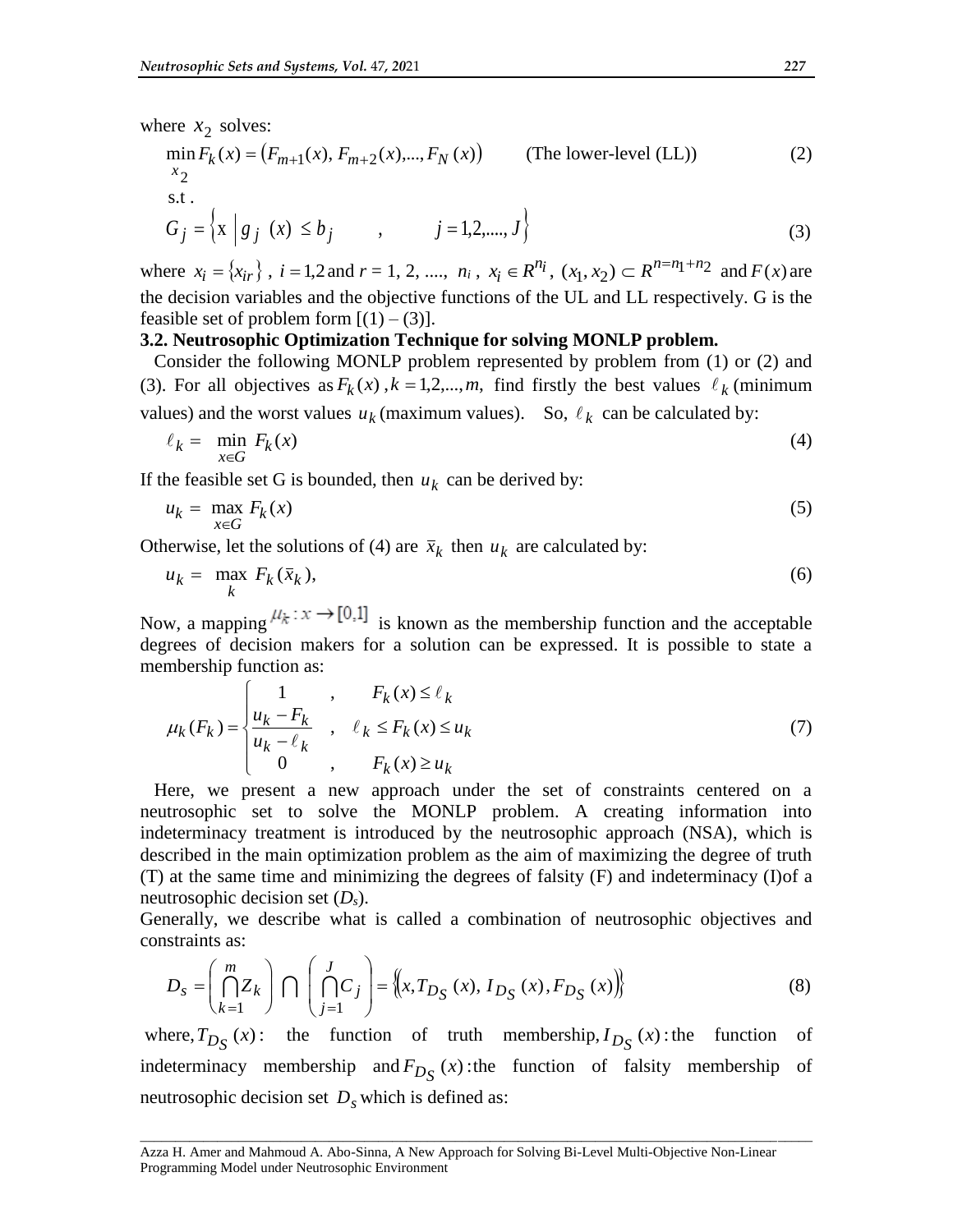$$
T_{D_S}(x) = \min \begin{cases} T_{z_1}(x) & , T_{z_2}(x) & , \dots, T_{z_k}(x); \\ T_{c_1}(x) & , T_{c_2}(x) & , \dots, T_{c_j}(x) \end{cases} \text{ for all } x \in X \tag{9}
$$

$$
I_{D_{S}}(x) = \max \begin{cases} I_{z_{1}}(x) & , I_{z_{2}}(x) , ..., I_{z_{k}}(x); \\ I_{c_{1}}(x) , I_{c_{2}}(x) , ..., I_{c_{j}}(x) \end{cases} \text{ for all } x \in X
$$
 (10)

$$
F_{D_S}(x) = \max \begin{cases} F_{z_1}(x) & , F_{z_2}(x) , ..., F_{z_k}(x); \\ F_{c_1}(x) & , F_{c_2}(x) , ..., F_{c_j}(x) \end{cases} \text{ for all } x \in X
$$
 (11)

 To formulate the membership functions for NS-MONLP problem, we evaluate firstly the lower  $(\ell_k)$  and upper  $(u_k)$  bounds for each objective function by using (4) and (6), then the bounds for NS can be determined as:

$$
u_k^T = u_k \text{ and } l_k^T = \ell_k \text{ , for truth membership } (T_k(F_k))
$$
 (12)

$$
u_k^I = l_k^T + s_k \left( u_k^T - \ell_k^T \right) \text{ and } l_k^I = l_k^T \text{, for indeterminacy membership } (I_k(F_k))
$$
\n
$$
F = \begin{bmatrix} T & 1 & F \\ 0 & T & F \end{bmatrix} \begin{bmatrix} T & T \\ 0 & T & F \end{bmatrix} \text{ and } \begin{bmatrix} T & T \\ 0 & T & F \end{bmatrix}
$$
\n
$$
(13)
$$

$$
u_k^F = u_k^T \text{ and } l_k^F = l_k^T + t_k \left( u_k^T - l_k^T \right), \text{ for falsity membership} \left( F_k(F_k) \right)
$$
\nwhere  $t$  and  $s$  real numbers are predetermined in (0.1).

where  $t_k$  and  $s_k$  real numbers are predetermined in (0,1). We can define now the membership functions (7) according to the above bounds as:

$$
T_k(F_k(x)) = \begin{cases} 1 & , \text{if } F_k(x) < l_k^T \\ \frac{u_k^T - F_k(x)}{u_k^T - \ell_k^T} & , \text{if } l_k^T \le F_k(x) \le u_k^T \end{cases} \tag{15}
$$

$$
I_{k}(F_{k}(x)) = \begin{cases} \n0 & \text{, if } F_{k}(x) > u_{k}^{T} \\ \n0 & \text{, if } F_{k}(x) < l_{k}^{T} \\ \n\frac{F_{k}(x) - l_{k}^{T}}{u_{k}^{T} - l_{k}^{T}} & \text{, if } l_{k}^{T} \leq F_{k}(x) \leq u_{k}^{T} \\ \n1 & \text{, if } F_{k}(x) > u_{k}^{T} \n\end{cases}
$$
\n(16)

$$
F_k(F_k(x)) = \begin{cases} 0 & ,\text{if } F_k(x) < l_k^F \\ \frac{F_k - l_k^F}{u_k^F - l_k^F} & ,\text{if } l_k^F \le F_k(x) \le u_k^F \\ 1 & ,\text{if } F_k(x) > u_k^F \end{cases} \tag{17}
$$

The problem with NS-MONLP can be stated as:

$$
\max \min_{k=1,2,...,m} T_k(F_k(x))
$$
\n(18)

$$
\min \max_{k} I_k(F_k(x)) \tag{19}
$$

$$
k=1,2,...,m
$$
  
min max max  $F_k(F_k(x))$   
 $k=1,2,...,m$  (20)

$$
s.t.\\
$$

$$
x \in G \tag{21}
$$

\_\_\_\_\_\_\_\_\_\_\_\_\_\_\_\_\_\_\_\_\_\_\_\_\_\_\_\_\_\_\_\_\_\_\_\_\_\_\_\_\_\_\_\_\_\_\_\_\_\_\_\_\_\_\_\_\_\_\_\_\_\_\_\_\_\_\_\_\_\_\_\_\_\_\_\_\_\_\_\_\_\_\_\_\_\_\_\_\_\_\_\_\_\_\_\_

Problem from  $[(18) - (21)]$  can be taken the following form as: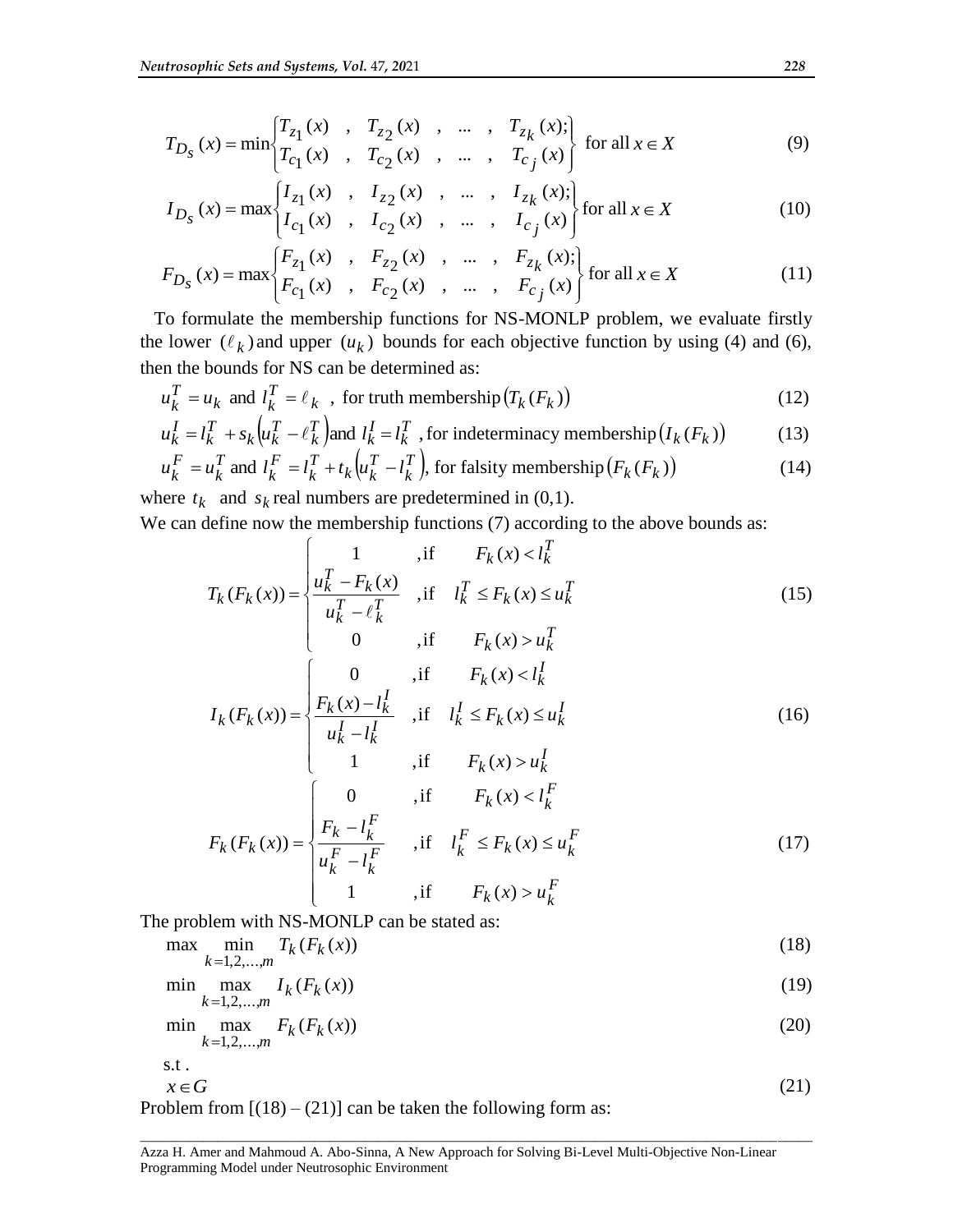$$
\max_{\alpha} \alpha \tag{22}
$$

$$
\min \gamma \tag{23}
$$

$$
\min \beta \tag{24}
$$

$$
T_k(F_k(x)) \ge \alpha, I_k(F_k(x)) \le \gamma, F_k(F_k(x)) \le \beta,
$$
\n<sup>(25)</sup>

$$
* x \in G(x), x \ge 0,
$$
\n
$$
(26)
$$

$$
\alpha + \gamma + \beta \le 3 \, , \, \alpha \ge \beta \, , \, \alpha \ge \gamma \, , \, \alpha, \, \gamma, \, \beta \in [0,1]. \tag{27}
$$

Problem from  $[(22) - (27)]$  can be simplified to non-linear programming (NLP) problem by using neutrosophic model as:

$$
\max \alpha - \gamma - \beta \tag{28}
$$

$$
\qquad \qquad \text{s.t.}
$$

 $\circ$  +

$$
F_k(x) + \left(u_k^T - l_k^T\right)\alpha \le u_k^T,
$$
\n(29)

$$
F_k(x) - \left(u_k^I - l_k^I\right)\gamma \le l_k^I\,,\tag{30}
$$

$$
F_k(x) - \left(u_k^F - l_k^F\right)\beta \le l_k^F\,,\tag{31}
$$

$$
x \in G(x) \quad , \quad x \ge 0,
$$
\n<sup>(32)</sup>

$$
\alpha + \gamma + \beta \le 3 \,, \, \alpha \ge \beta \,, \, \alpha \ge \gamma \,, \, \alpha \,, \gamma \,, \beta \in [0,1] \tag{33}
$$

# **3.3. Algorithm (ALG (1)) for solving NS-ULMONLP problem**

In this section, a new approach which discussed above is simplified to find the neutrosophic optimal solution of UL-MONLP problem.

- **Step1:** Solve each UL-MONLP problem form (1) and (3) individually as a single objective NLP problem. Let  $x_k$ ,  $k = 1, 2, \dots, m$ , be the respective optimal solution for the k<sup>th</sup> different objective  $F_k(x)$ ,  $k = 1, 2, \dots, m$  and calculate each objective value for each these  $k<sup>th</sup>$  optimal solutions. If two optimal solutions are different and far from the set of optimal solution and has the different bound values, then go to step2. Otherwise, if all  $F_k(x)$  have the same solution,  $x_1 = x_2 = ... = x_k$ , then choose one of them as the optimal compromise solution and go to step 6.
- **Step 2:** Find lower and upper bounds for all objectives by using (4) and (6).
- **Step 3:** Calculate the NS bounds for each objective  $F_k(x)$  to find the lower bound  $l_k$  and the upper bound  $u_k$ ,  $k = 1, 2, \dots, m$ . for truth membership  $(T_k(F_k))$ , indeterminacy membership $(I_k(F_k))$ , and falsity membership $(F_k(F_k))$ , of objectives as  $(12)$ ,  $(13)$  and  $(14)$ .
- **Step 4:** Use step (3) to construct the membership functions as (15), (16) and (17).
- **Step 5:** Define and solve NS for UL-MONLP problem as in [(28)-(33)] to get the best compromise solution. Also, find the values of the  $F_k(x)$ ,  $k = 1,..., m$  at the best solution.

# **Step 6:** stop.

# **3.4. Algorithm (ALG (2)) for solving NS-LLMONLP problem**

 As in the previous section considers LL-MONLP problem is (2) and (3). The procedures for using the neutrosophic technique for solving LL-MONLP problem to get the NS optimal solution can be summarized as: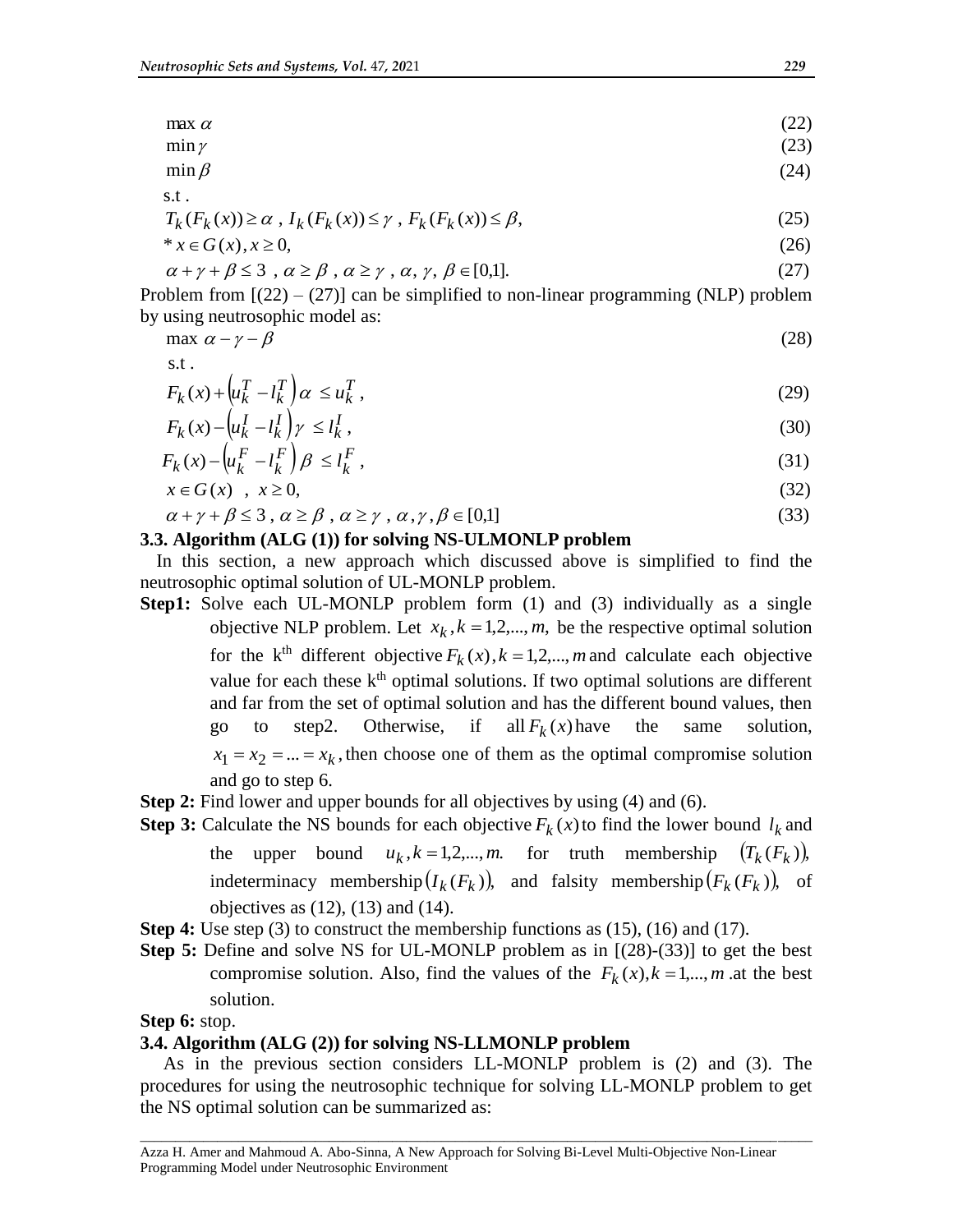- **Step1:** Solve the problem LL-MONLP (2) and (3) as a single non-linear (NL) objective problem k times,  $k = m+1,..., N$ , for each problem by taking one of the goals at a time and ignoring the others subject to the set of constraints G in order to obtain the set of solutions  $x_k$ ,  $k = m + 1, ..., N$ , and calculate the values of each objectives at  $x_k$ .
- **Step2:** If all  $F_k(x)$ , $k = m+1,..., N$ , have the same solutions, then select and stop one of them as the optimal compromise solution. Otherwise, proceed to step 3.
- **Step3:** Calculate the NS boundaries for each objective  $F_k(x)$ ,  $k = m+1,..., N$ , in order to find the lower  $l_k$  and upper  $u_k$ ,  $k = m+1,..., N$ , boundaries for  $T_k$   $(F_k)$ ,  $I_k$   $(F_k)$ and  $F_k(F_k)$  as in (12), (13) and (14).
- **Step 4:** Use step (3) to construct the membership functions as (15), (16) and (17).
- **Step5:** Solve NS for LL-MONLP problem as  $[(28) (33)]$  to find the best compromise solution. Also, find the values of  $F_k(x)$ ,  $k = m+1,..., N$ , at the best solution.

# **3.5. Algorithm (ALG (3)) for solving NS-BLMONLP problem**

 To solve a bi-level multi-objective non-linear programming problem with a linear membership function by neutrosophic methodology, the following algorithm steps are used to find an optimal compromise solution.

- **Step 1:** Substitute by optimal compromise solution  $x_k^U$  $x_k^U$  of NS-ULMONLP problem in  $F_k$ ,  $k = m+1,...,N$ , and it is denoted by  $\hat{u}_k$ ,  $k = m+1,...,N$ . Also, substituting by optimal compromise solution  $x_k^L$  $x_k^L$  of NS-LLMONLP problem in  $F_k$ ,  $k = 1,...,m$ , to obtain  $u'_k$ ,  $k = 1,...,m$ .
- **Step 2:** Use the optimal decision  $x^U$  of NS-ULMONLP problem as a control factor for NS-LLMONLP problem. It is not practical, so we find some tolerance that gives the NS-LLMONLP problem a feasible region to search for his/ her optimal solution. The range of the decision variable *x* should be found around  $x^U$  with its maximum tolerances *k*.
- **Step 3:** Formulate the following membership function which specify  $x^U$  as:

$$
T_X(x) = \begin{cases} \frac{X - (x^U - k)}{k} , & \text{if } x^U - k \le X \le x^U, \\ \frac{(x^U + k) - X}{k} , & \text{if } x^U \le X \le x^U + k \\ 0 , & \text{otherwise} \end{cases}
$$
(34)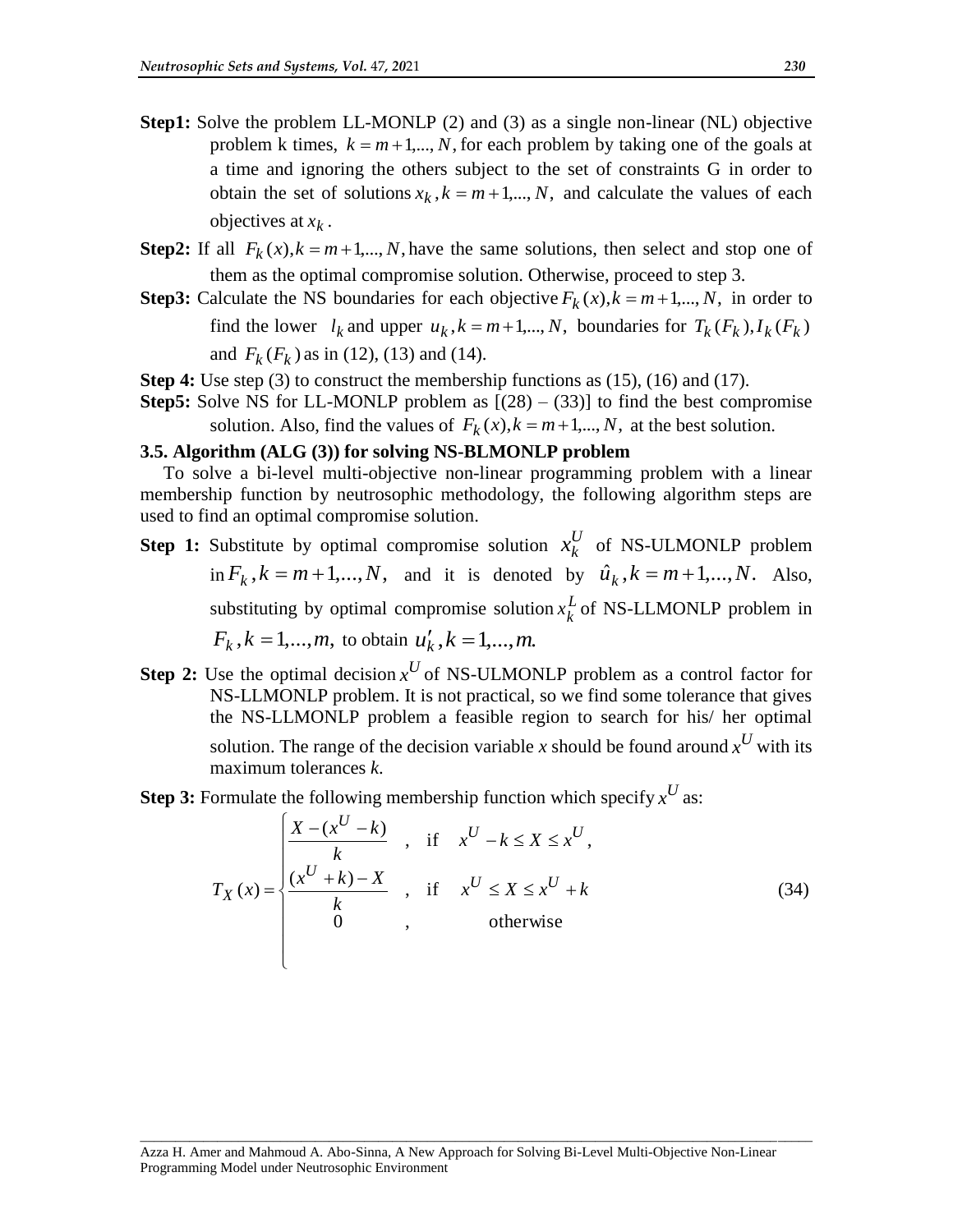$$
I_X(x) = \begin{cases} \frac{X - (x^U - k)}{k} , & \text{if } x^U - k \le X \le x^U \\ \frac{(x^U + k) - X}{k} , & \text{if } x^U \le X \le x^U + k \\ 0 , & \text{otherwise} \end{cases}
$$
(35)  

$$
F_X(x) = \begin{cases} \frac{X - (x^U - k)}{k} , & \text{if } x^U - k \le X \le x^U \\ \frac{(x^U + k) - X}{k} , & \text{if } x^U \le X \le x^U + k \\ 0 , & \text{otherwise} \end{cases}
$$
(36)

where  $x^U$  is the most preferred solution [39]. **Step 4:** Construct the membership functions of NS-ULMONLP problem at all  $F_k$  where

$$
l_{k} \leq F_{k} \leq u_{k}^{'} , u_{k}^{'} = F_{k}(x^{L}), k = 1, 2, ..., m, \text{ as:}
$$
\n
$$
T_{k}(F_{k}) = \begin{cases}\n1 & , \text{ if } F_{k}(x) < l_{k}^{T} \\
\frac{u_{k}^{T} - F_{k}(x)}{u_{k}^{T} - l_{k}^{T}} & , \text{ if } l_{k}^{T} \leq F_{k}(x) \leq u_{k}^{T} \\
0 & , \text{ if } F_{k}(x) > u_{k}^{T}\n\end{cases} \qquad (37)
$$
\n
$$
I_{k}(F_{k}) = \begin{cases}\n0 & , \text{ if } F_{k}(x) < l_{k}^{I} \\
\frac{F_{k}(x) - l_{k}^{I}}{u_{k}^{I} - l_{k}^{I}} & , \text{ if } l_{k}^{I} \leq F_{k}(x) \leq u_{k}^{I} \\
1 & , \text{ if } F_{k}(x) > u_{k}^{I}\n\end{cases} \qquad (38)
$$
\n
$$
F_{k}(F_{k}) = \begin{cases}\n0 & , \text{ if } F_{k}(x) < l_{k}^{F} \\
\frac{F_{k}(x) - I_{k}^{F}}{u_{k}^{F} - l_{k}^{F}} & , \text{ if } l_{k}^{F} \leq F_{k}(x) \leq u_{k}^{F} \\
1 & , \text{ if } F_{k}(x) > u_{k}^{I}\n\end{cases} \qquad (39)
$$

**Step 5:** Define the membership functions of NS-LLMONLP problem for all goals *Fk* where  $l_k \le F_k \le \hat{u}_k$ ,  $\hat{u}_k = F_k(x^U), k = m+1,..., N$ , as:  $\left| \right|$  $\left\lceil \right\rceil$  $\lt$ *T T*  $F_k(x) < l_k^I$ 1, if  $F_k(x)$ 

$$
T_k(F_k) = \begin{cases} \frac{\hat{u}_k^T - F_k(x)}{\hat{u}_k^T - l_k^T} & , & \text{if } l_k^T \le F_k(x) \le \hat{u}_k^T\\ 0 & , & \text{if } F_k(x) > \hat{u}_k^T \end{cases}
$$
(40)

Azza H. Amer and Mahmoud A. Abo-Sinna, A New Approach for Solving Bi-Level Multi-Objective Non-Linear Programming Model under Neutrosophic Environment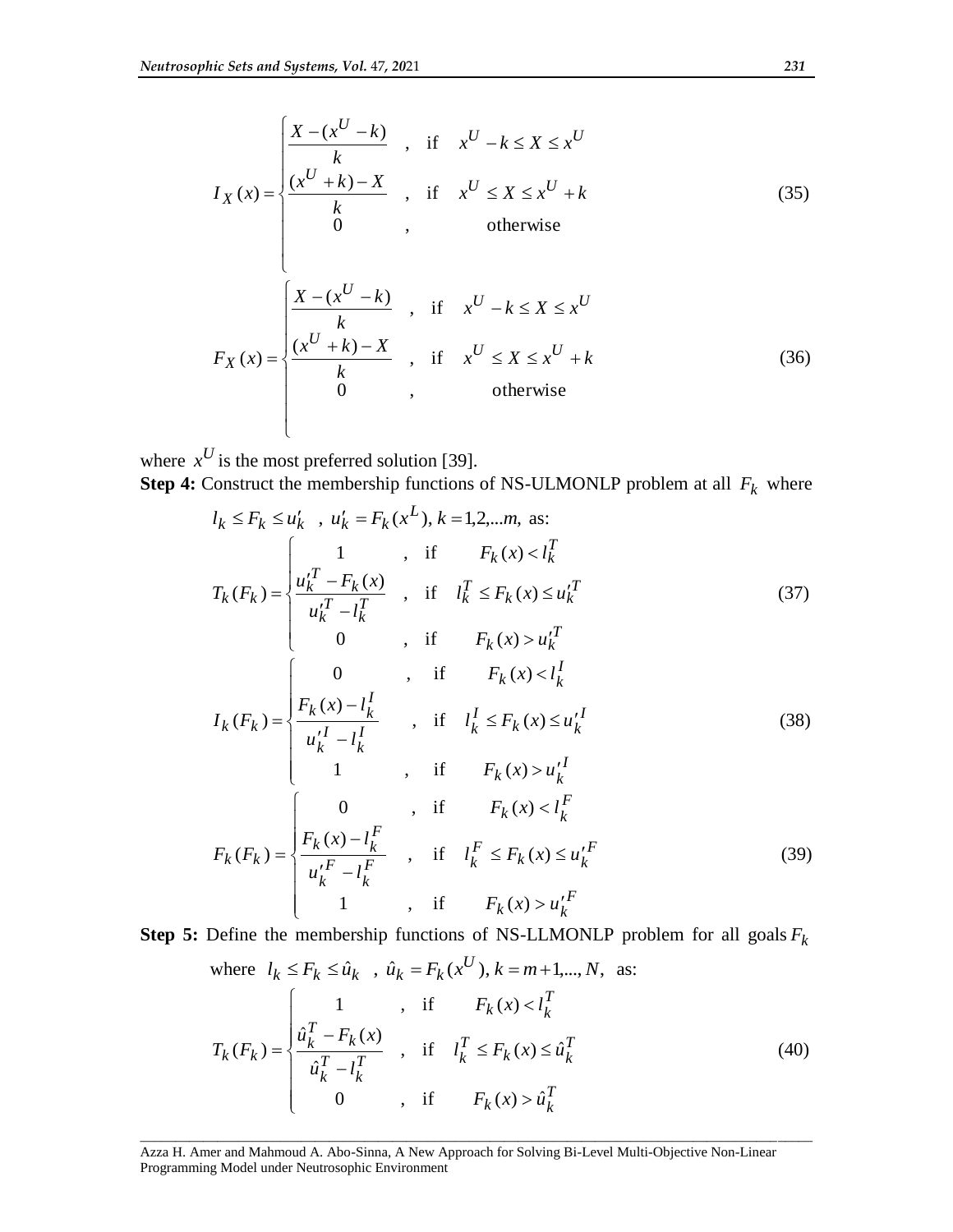$$
I_{k}(F_{k}) = \begin{cases} 0 & , \text{ if } F_{k}(x) < l_{k}^{I} \\ \frac{F_{k}(x) - l_{k}^{I}}{\hat{u}_{k}^{I} - l_{k}^{I}} & , \text{ if } l_{k}^{I} \leq F_{k}(x) \leq \hat{u}_{k}^{I} \end{cases} \tag{41}
$$

$$
F_k(F_k) = \begin{cases} 1 & , \text{ if } F_k(x) > \hat{u}_k^I \\ \frac{F_k(x) - l_k^F}{\hat{u}_k^F - l_k^F} & , \text{ if } l_k^F \le F_k(x) \le \hat{u}_k^F \\ 1 & , \text{ if } F_k(x) > \hat{u}_k^F \end{cases}
$$
(42)

**Step 6:** Generate a suitable solution that is also a pareto optimal solution for both decision makers (DMs) with an overall satisfaction by solving the following Tchebycheff problem [40] which is considered NS-BLMONLP problem as:  $\text{Max } \alpha - \gamma - \beta$  (43)

s.t.  
\n
$$
\left[X - (x^u - k)\right] / K \ge \alpha \text{ I}, \quad \left[(x^U + k) - X\right] / K \ge \alpha \text{ I},
$$
\n
$$
\left[X - (x^U - k)\right] / K \le \gamma \text{ I}, \quad \left[(x^U + k) - X\right] / K \ge \gamma \text{ I}, \quad (44)
$$
\n
$$
\left[X - (x^U - k)\right] / K \le \beta \text{ I}, \quad \left[(x^U + k) - k\right] / K \le \beta \text{ I},
$$
\n
$$
F_k(x) + \left(u_k^T - l_k^T\right) \alpha \le u_k^T, \quad k = 1, 2, \dots, m,
$$
\n
$$
F_k(x) - \left(u_k^U - l_k^L\right) \gamma \le l_k^I, \quad k = 1, 2, \dots, m,
$$
\n
$$
F_k(x) - \left(u_k^F - l_k^F\right) \beta \le l_k^F, \quad k = 1, 2, \dots, m,
$$
\n
$$
F_k(x) + \left(\hat{u}_k^T - l_k^T\right) \alpha \le \hat{u}_k^T, \quad k = m + 1, \dots, N,
$$
\n
$$
F_k(x) - \left(\hat{u}_k^I - l_k^I\right) \gamma \le l_k^I, \quad k = m + 1, \dots, N,
$$
\n
$$
F_k(x) - \left(\hat{u}_k^F - l_k^F\right) \beta \le l_k^F, \quad k = m + 1, \dots, N,
$$
\n
$$
x \in G, \quad x \ge 0,
$$
\n(46)

 $\alpha + \beta + \gamma \leq 3, \ \alpha \geq \beta, \ \alpha \geq \gamma, \alpha, \beta, \gamma \in [0,1]$  (47)

where  $\alpha$ ,  $\beta$  and  $\gamma$  are the overall satisfaction and I, with all elements = 1 and the same direction as x, is the column vector.

# **4. Numerical Example**

An example in [41] is used to explain and comparison of optimal solutions by fuzzy programming (FP) for BL-MOGPP and NS for BL-MONLP problem. Let us consider BL-MONLP problem as:

(UL-MONLP): min 
$$
F_1(x) = 20 x_1^{-1} x_2^{-3} x_3^{-5} + 60 x_1^{-1} x_2^{-1}
$$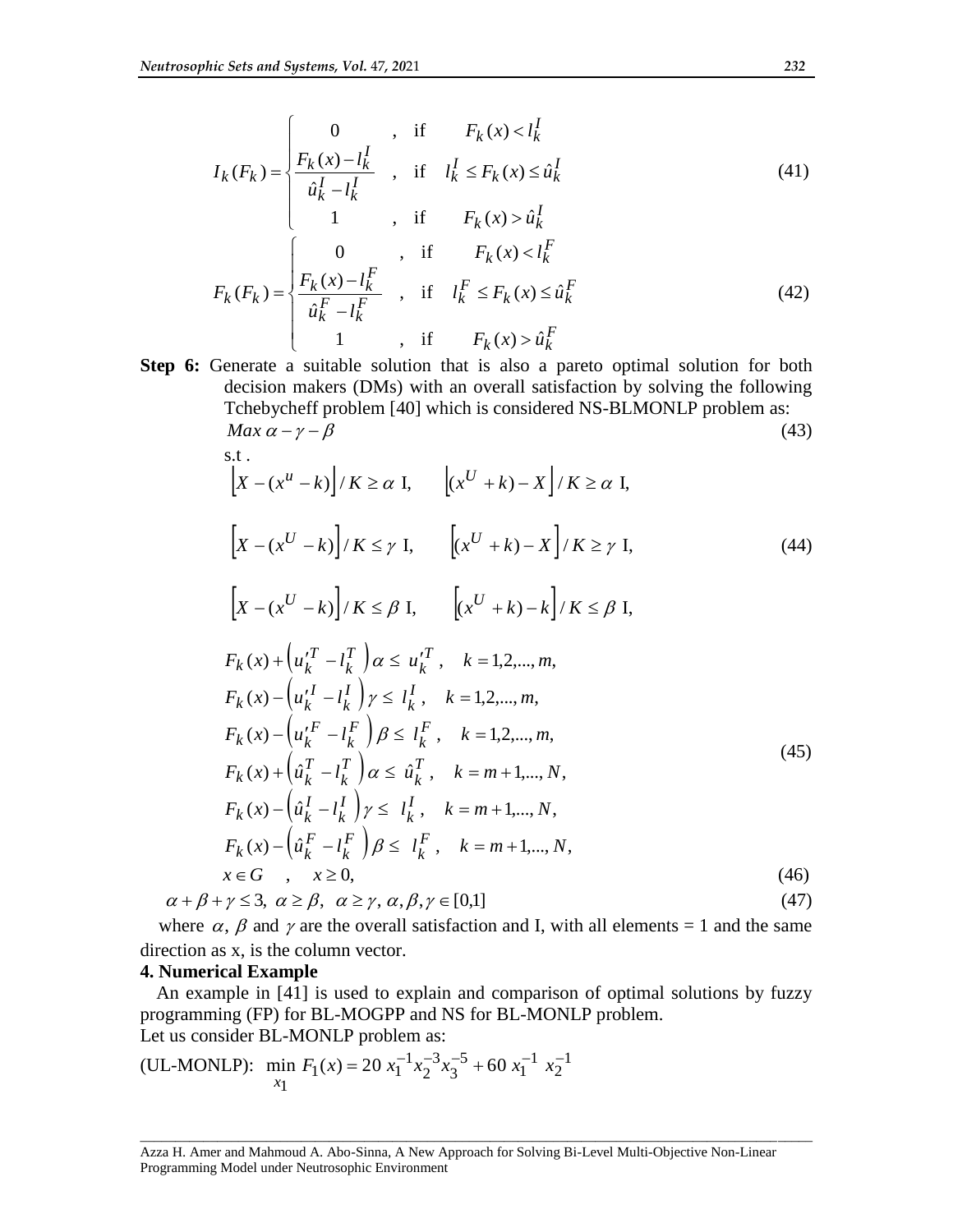$$
\min F_2(x) = 50 x_1^{-1} x_2^{-2} x_3^{-2} + 60 x_1^3 x_2^{-2} x_3^{-3}
$$
\n  
\n
$$
x_1
$$
\n  
\n
$$
G_1(x) = x_1 x_2 x_3^2 + x_2 x_3 \le 3,
$$
\n
$$
x = (x_1, x_2, x_3) > 0
$$
\nwhere  $x_2$  and  $x_3$  solve LL-MONLP problem as:  
\n
$$
(LL-MONLP): \min F_3(x) = x_1^{-2} + 0.25 x_2^2 x_3^{-1},
$$
\n
$$
\min F_4(x) = 2x_1^{-1} x_2^{-1} x_3^{-1} + 2x_1 x_2
$$
\n
$$
x_2, x_3
$$
\n
$$
G_2(x) = \frac{3}{4} x_1^2 x_2^{-2} + \frac{3}{8} x_2 x_3^2 \le 1,
$$
\n
$$
x = (x_1, x_2, x_3) > 0.
$$
\nFirst: For UL-MONLP problem  
\n
$$
\ell_1 = \min F_1(x_1) = 20.666 \text{ for } x_1 = (1.952, 4.462, 0.384)
$$
\n
$$
\ell_2 = \min F_1(x_1) = 20.666 \text{ for } x_1 = (1.952, 4.462, 0.384)
$$
\n
$$
\ell_2 = \min F_2(x_2) = 18.207 \text{ for } x_2 = (0.471, 11.442, 0.236)
$$
\n
$$
u_1 = \max F_1(x_2) = F_1(0.471, 11.442, 0.236) = 49.891
$$
\n
$$
u_2 = \max F_2(x_1) = F_2(1.952, 4.462, 0.384) = 404.016
$$
\n
$$
\therefore 20.666 \le F_1 \le 49.891 \text{ and } 18.207 \le F_2 \le 404.016
$$
\nHere the upper and lower bounds for NS can be calculates from [(12)-(14)] as:  
\nFor F1:  $l_1^T$ 

$$
u_1^I = 20.666 + 29.25s_1, l_1^F = 20.666 + 29.225t_1, u_1^F = 49.891.
$$

**For F<sub>2</sub>:**  $l_2^T = 18.207$ ,  $u_2^T = 404.016$ ,  $l_2^I = 18.207$ ,

$$
u_2^I
$$
 = 18.207+385.809s<sub>1</sub>,  $l_2^F$  = 18.207+385.809t<sub>1</sub>,  $u_2^F$  = 404.016.  
resophic optimization method for UL-MONLP problem can be constitut

zation method for UL-MONLP problem can be constituted from Neutrosophic op<br>[ $(28) - (33)$ ] as:

$$
\max \alpha_1 - \gamma_1 - \beta_1
$$
\ns.t.  
\n
$$
\left(20x_1^{-1}x_2^{-3}x_3^{-5} + 60x_1^{-1}x_2^{-1}\right) + 29.225 \alpha_1 \le 49.891,
$$
\n
$$
\left(20x_1^{-1}x_2^{-3}x_3^{-5} + 60x_1^{-1}x_2^{-1}\right) - 29.225 s_1\gamma_1 \le 20.666,
$$
\n
$$
\left(20x_1^{-1}x_2^{-3}x_3^{-5} + 60x_1^{-1}x_2^{-1}\right) - (29.225 - 29.225 t_1)\beta_1 \le 20.666 + 29.225 t_1
$$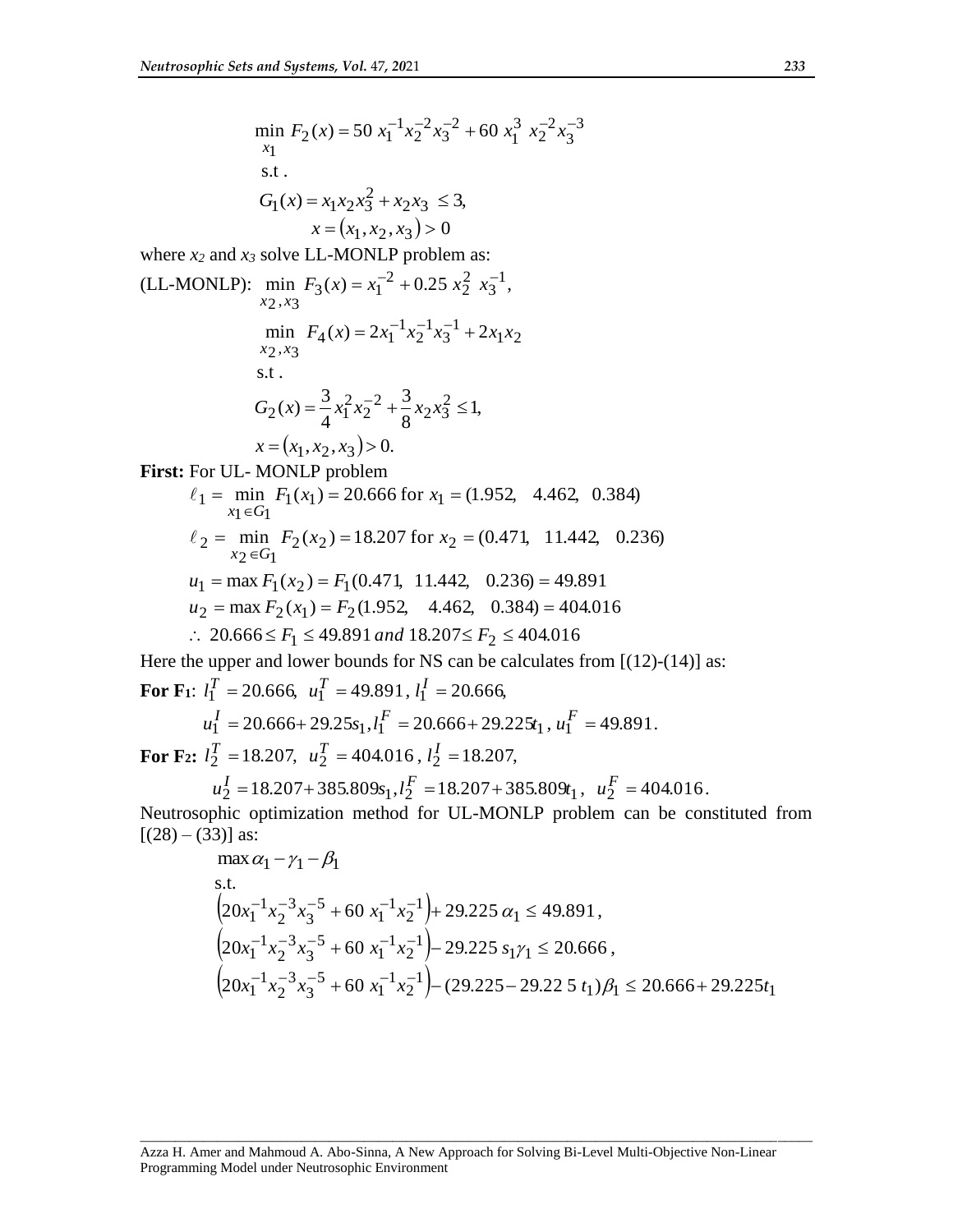$$
\begin{aligned}\n&\left(50x_1^{-1}x_2^{-2}x_3^{-2} + 60x_1^3x_2^{-2}x_3^{-3}\right) + 385.809\alpha_1 \le 404.016, \\
&\left(50x_1^{-1}x_2^{-2}x_3^{-2} + 60x_1^3x_2^{-2}x_3^{-3}\right) - 385.809 s_1\gamma_1 \le 18.207, \\
&\left(50x_1^{-1}x_2^{-2}x_3^{-2} + 60x_1^3x_2^{-2}x_3^{-3}\right) - (385.809 - 385.809t_1) \beta_1 \le 18.207 + 385.809t_1, \\
&x_1 x_2 x_3^2 + x_2 x_3 \le 3 \ , \ (x_1, x_2, x_3) > 0, \\
&\alpha_1 + \gamma_1 + \beta_1 \le 3 \ , \ \ \alpha_1 \ge \beta_1 \ , \ \alpha_1 \ge \gamma_1 \ \text{and} \ \alpha_1, \gamma_1, \beta_1 \in [0,1].\n\end{aligned}
$$

The solution of the above problem can be given as the comparison of optimal solutions between the solution by using fuzzy programming problem (FPP) and neutrosophic technique (NS) as:

| Optimization<br>technique | $x^U = (x_1^U, x_2^U, x_3^U)$ $F^U = (F_1^U, F_2^U)$ |                    | $\alpha_1^*, \gamma_1^*, \beta_1^*$ | Sum of optimal<br>objective values |
|---------------------------|------------------------------------------------------|--------------------|-------------------------------------|------------------------------------|
| <b>FPP</b>                | $x_1^U = 1.072595$                                   | $F_1^U = 23.25882$ | $\alpha^* = 0.91127$                | 0.91127                            |
|                           | $x_2^U = 5.0157517$                                  | $F_2^U = 52.44017$ |                                     |                                    |
|                           | $x_2^U = 0.4053974$                                  |                    |                                     |                                    |
| <b>NS</b>                 | $x_1^U = 1.07258$                                    | $F_1^U = 23.259$   | $\alpha_1^* = 0.911275$             | 0.82255                            |
|                           | $x_2^U = 5.157534$                                   | $F_2^U = 5244$     | $\gamma_1^* = 0.088724$             |                                    |
|                           | $x_3^U = 0.4053977$                                  |                    | $\beta_1^* = 0.0000$                |                                    |

and  $s_1 = 1.000$ ,  $t_1 = 0.4622$ 

**Second:** for LL-MONLP problem

$$
\ell_3 = \min_{x_3 \in G_2} F_3(x_3) = 1.172 , x_3 = (1.24, 1.27, 0.775)
$$
  
\n
$$
\ell_4 = \min_{x_4 \in G_2} F_4(x_4) = 3.504 , x_4 = (0.623, 1.206, 1.33)
$$
  
\n
$$
u_3 = \max F_3(x_4) = 2.852 , u_4 = \max F_4(x_3) = 4.789
$$
  
\n
$$
\therefore 1.172 \le F_3 \le 2.852 , 3.504 \le F_4 \le 4.789
$$

**For F<sub>3</sub>:**  $l_3^T = 1.172$ ,  $u_3^T = 2.852$ ,  $l_3^T = 1.172$ ,

$$
u_3^I = 1.172 + 1.68s_2, l_3^F = 3.504 + 1.285t_2, u_3^F = 2.852
$$

**For F<sub>4</sub>:**  $l_4^T = 3.504$ ,  $u_4^T = 4.789$ ,  $l_4^I = 3.504$ ,  $u_4^I = 3.504 + 1.285 s_2$ ,

$$
l_4^F = 3.504 + 1.285 t_2 , u_4^F = 4.789
$$

Neturosophic optimization method for LL-MONLP problem from [(28)–(33)] can be simplified as: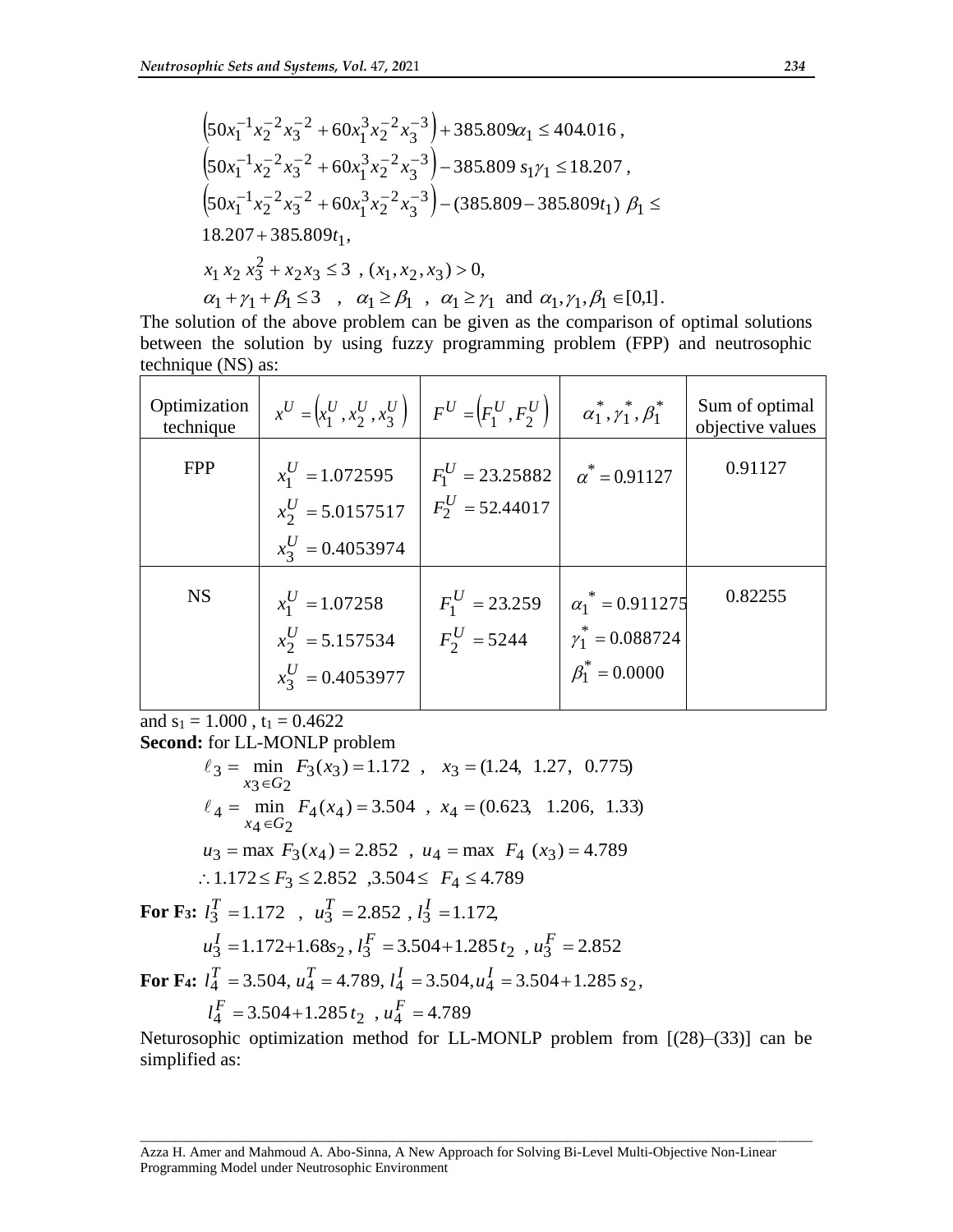max 
$$
\alpha_2 - \gamma_2 - \beta_2
$$
  
\ns.t  
\n $x_1^{-2} + 0.25 x_2^2 x_3^{-1} + 1.68 \alpha_2 \le 2.852$   
\n $x_1^{-2} + 0.25 x_2^2 x_3^{-1} - 1.68 s_2 \gamma_2 \le 1.172$   
\n $x_1^{-2} + 0.25 x_2^2 x_3^{-1} - (1.68 - 1.68t_2) \beta_2 \le 1.172 + 1.68 t_2$ ,  
\n $2x_1^{-1} x_2^{-1} x_3^{-1} + 2x_1 x_2 + 1.285 \alpha_2 \le 4.789$   
\n $2x_1^{-1} x_2^{-1} x_3^{-1} + 2x_1 x_2 - 1.285 s_2 \gamma_2 \le 3.504$   
\n $2x_1^{-1} x_2^{-1} x_3^{-1} + 2x_1 x_2 - (1.285 - 1.285 t_2) \beta_2 \le 3.504 + 1.285t_2$ ,  
\n $\frac{3}{4} x_1^2 x_2^{-2} + \frac{3}{8} x_2 x_3^2 \le 1$ ,  $(x_1, x_2, x_3) > 0$ ,  
\n $\alpha_2 + \gamma_2 + \beta_2 \le 3$ ,  $\alpha_2 \ge \beta_2$ ,  $\alpha_2 \ge \gamma_2$  and  $\alpha_2, \gamma_2, \beta_2 \in [0,1]$ .

The comparison of optimal solution between FPP and NS technique can be summarized as:

| Optimal<br>technique | $x^{L} = (x_1^{L}, x_2^{L}, x_3^{L})$ $F^{L} = (F_3^{L}, F_4^{L})$ $\alpha_2^{*}, \gamma_2^{*}, \beta_2^{*}$ |                                      |                     | Sum of optimal<br>objective values |
|----------------------|--------------------------------------------------------------------------------------------------------------|--------------------------------------|---------------------|------------------------------------|
| <b>FPP</b>           | $x_1^L = 0.8932686$                                                                                          | $F_3^L = 1.5405769^\beta = 0.780441$ |                     | 0.91127                            |
|                      | $x_2^L = 1.135477$                                                                                           | $F_4^L = 3.786322$                   |                     |                                    |
|                      | $x_3^L = 1.121792$                                                                                           |                                      |                     |                                    |
| <b>NS</b>            | $x_1^L = 0.8932$                                                                                             | $F_3^L = 1.54$                       | $\alpha_2 = 0.7805$ | 0.82255                            |
|                      | $x_2^L = 1.1355$                                                                                             | $F_4^L = 3.786$                      | $\gamma_2 = 0.2195$ |                                    |
|                      | $x_3^L = 1.1219$                                                                                             |                                      | $\beta_2 = 0.000$   |                                    |

and  $s_2 = 1.000$ ,  $t_2 = 0.242$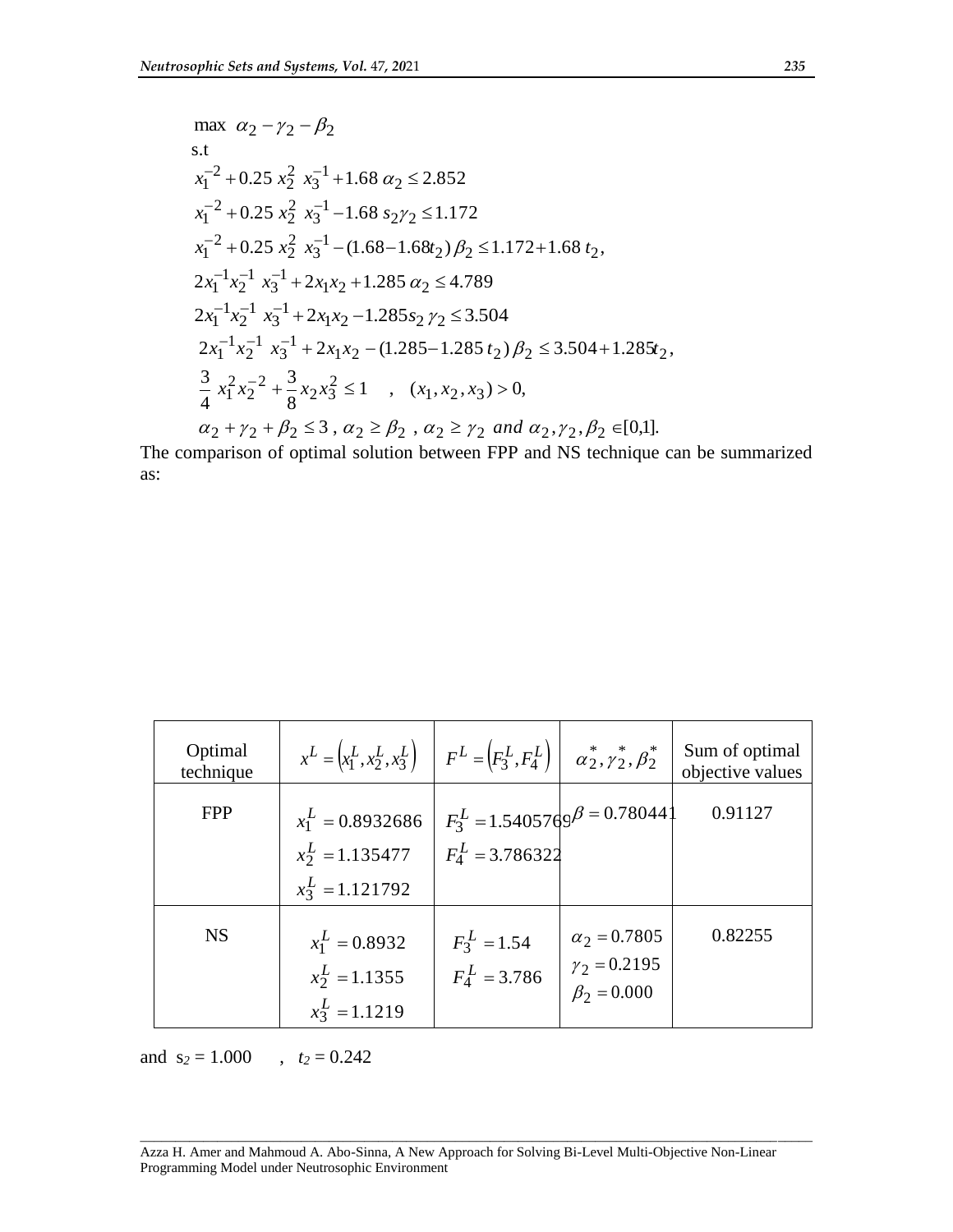**Third:** Substituting by optimal compromise solution  $(x_1^L, x_2^L, x_3^L)$  in F<sub>1</sub> and F<sub>2</sub> respectively, we get:

 $32.259 < F_1 < 67.764$  and  $52.44 < F_2 < 54.25$ 

We are also substituted by optimum compromise solution  $\left(x_1^U, x_2^U, x_3^U\right)$  in F<sub>3</sub> and F<sub>4</sub>, respectively we get:

 $1.54 < F_3 < 17.237$  and  $3.786 < F_4 < 11.956$ 

Application of steps algorithm (3) and assuming the control decision is  $x_1^U$  with tolerance  $k = 1$  of NS-UL-MONLP problem. The NS-BLMONLP problem from  $[(43) -$ (47)] can be generated as:

max 
$$
\alpha_3 - \gamma_3, -\beta_3
$$
  
\ns.t.  
\n $x_1 - 0.07 \ge \alpha_3$ , 2.07 -  $x_1 \ge \alpha_3$ ,  
\n $x_1 - 0.07 \le \gamma_3$ , 2.07 -  $x_1 \le \gamma_3$ ,  
\n $x_1 - 0.07 \le \beta_3$ , 2.07 -  $x_1 \le \beta_3$ ,  
\n $20x_1^{-1}x_2^{-3}x_3^{-5} + 60x_1^{-1}x_2^{-1} + 44.505\alpha_3 \le 67.764$ ,  
\n $50x_1^{-1}x_2^{-2}x_3^{-2} + 60x_1^3x_2^{-2}x_3^{-3} + 1.81\alpha_3 \le 54.25$ ,  
\n $x_1^{-2} + 0.25x_2^2x_3^{-1} + 15.733 \alpha_3 \le 17.273$ ,  
\n $2x_1^{-1}x_2^{-1}x_3^{-1} + 2x_1x_2 + 8.17 \alpha_3 \le 11.956$ ,  
\n $20x_1^{-1}x_2^{-3}x_3^{-5} + 60x_1^{-1}x_2^{-1} - 44.505s_3\gamma_3 \le 23.259$ ,  
\n $50x_1^{-1}x_2^{-2}x_3^{-2} + 60x_1^3x_2^{-2}x_3^{-3} - 1.81s_3\gamma_3 \le 52.44$ ,  
\n $x_1^{-2} + 0.25x_2^2x_3^{-1} - 15.733s_3\gamma_3 \le 1.54$ ,  
\n $2x_1^{-1}x_2^{-1}x_3^{-1} + 2x_1x_2 - 8.17s_3\gamma_3 \le 3.786$ ,  
\n $20x_1^{-1}x_2^{-3}x_3^{-5} + 60x_1^{-1}x_2^{-1} - (44.505 - 44.505t_3)\beta_3 \le 23.259 + 44.505t_3$ ,  
\n $50x_1^{-1}x_2$ 

The comparison of optimal solutions between FPP and NS-technique can be summarized as: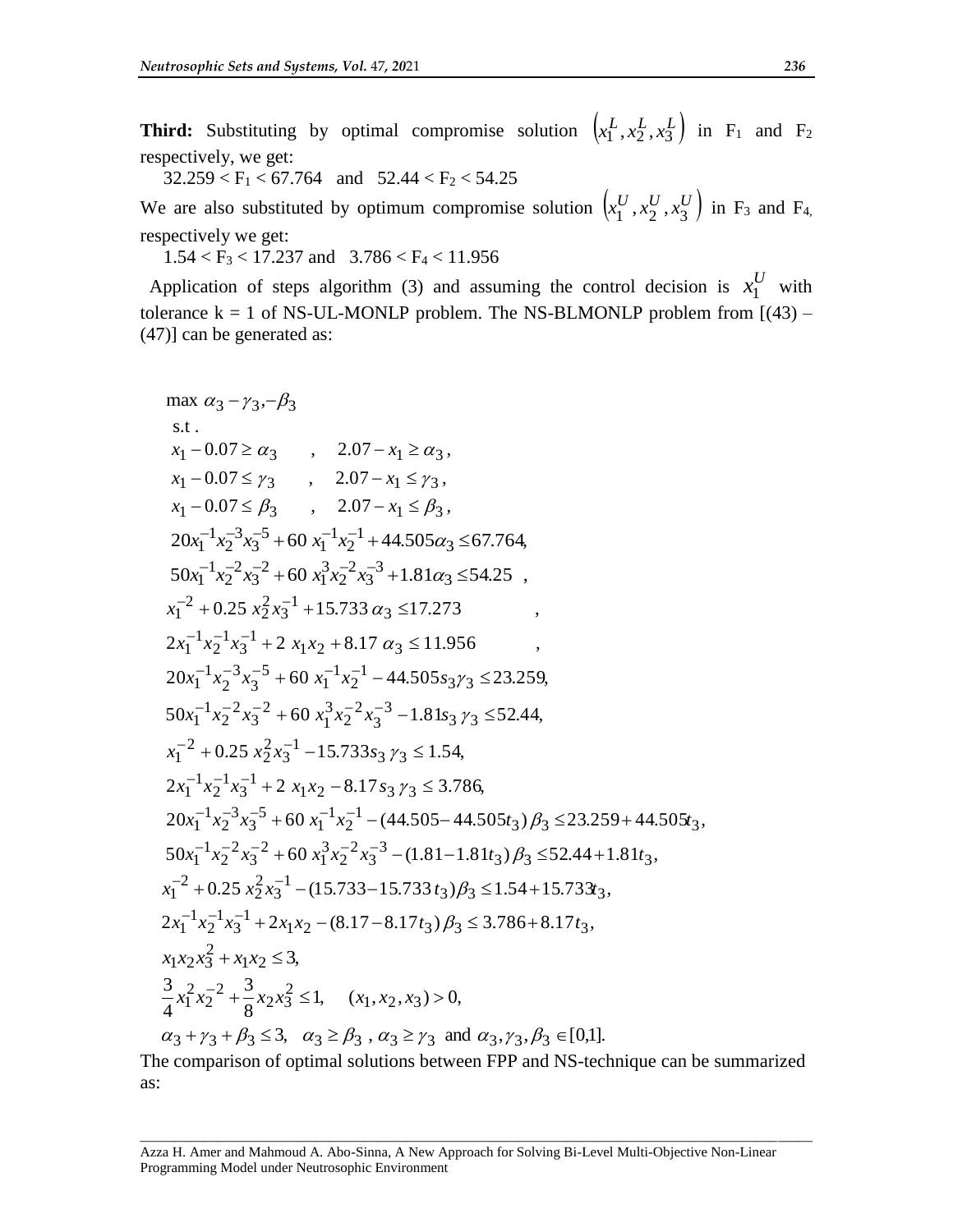| Optimization<br>technique |                                          | $x^* = (x_1^*, x_2^*, x_3^*)$ $F^* = (F_1^*, F_2^*, F_3^*, F_4^*)$ $\alpha_3^*, \gamma_3^*, \beta_3^*$                                           |                                                                            | Sum of optimal<br>objective values |
|---------------------------|------------------------------------------|--------------------------------------------------------------------------------------------------------------------------------------------------|----------------------------------------------------------------------------|------------------------------------|
| <b>FPP</b>                | $x_1^* = 1.071753$                       | $F_1^* = 33.9266984$<br>$x_2^* = 2.114856$ $F_2^* = 53.86580161$<br>$x_3^* = 0.7749304 \left  F_3^* = 2.318923741 \right $<br>$F_4^*$ = 5.665864 | $\delta$ = 0.77                                                            | 0.77                               |
| <b>NS</b>                 | $x_1^* = 1.071751$<br>$x_2^* = 2.114812$ | $F_1^* = 33.9267$<br>$F_2^*$ = 538658<br>$F_3^* = 2.3189$<br>$F_4^*$ = 5.6659                                                                    | $\alpha_3^* = 0.7691842$<br>$\gamma_3^* = 0.230815$<br>$\beta_3^* = 0.000$ | 0.538368                           |

and  $s_3 = 1.000$ ,  $t_3 = 0.287599$ 

Here, we demonstrate that the technique of neutrousophic optimization results better than the problem of fuzzy programming.

## **5. Conclusions and research directions**

 Neutrosophic set theory considers an important role in resolving the inaccuracy and uncertainty of data in solving real-life problems. The known methods as fuzzy theory, not sufficient in many bi-level programming situations for dealing with these situations in which indeterminacy is necessarily involved. This paper introduces a new neutrosophic compromise programming strategy (NS-CPA) to resolve the problem of bi-level multi-objective non-linear programming (NS-BLMONLP) under fuzziness.

 At the same time, this method is characterized by maximizing the degree of truth (satisfaction), minimizing the degrees of both falsity (dissatisfaction) and indeterminacy (satisfaction to some extent) of neutrosophic decision-making. The analysis of the results obtained for the problem undertaken clearly indicates that neutrosophic optimization is superior to fuzzy optimization. To apply the steps of the NS-CPA, a numerical problem is solved.

 We hope that in the neutrosophic setting, the bi-level non-linear programming technique can open a new avenue of study for future neutrsophic researchers. In addition, we agree that the propose neutrosophic compromise programming solution can be useful in addressing multiobjective geometric programming, Multi-objective decentralized bi-level non-linear programming, multi-objective decentralized multi-level non-linear programming, multi-objective non-linear programming problems based on priority, real-world decision-making problems such as agriculture, production of bio-fuels, selection of portfolios, transport.

#### **References**

[1] Nicholls, M.G. (1996), The application of non-linear bi-level programming to the aluminum industry, Journal of Global Optimization, 8 (3), 245-261.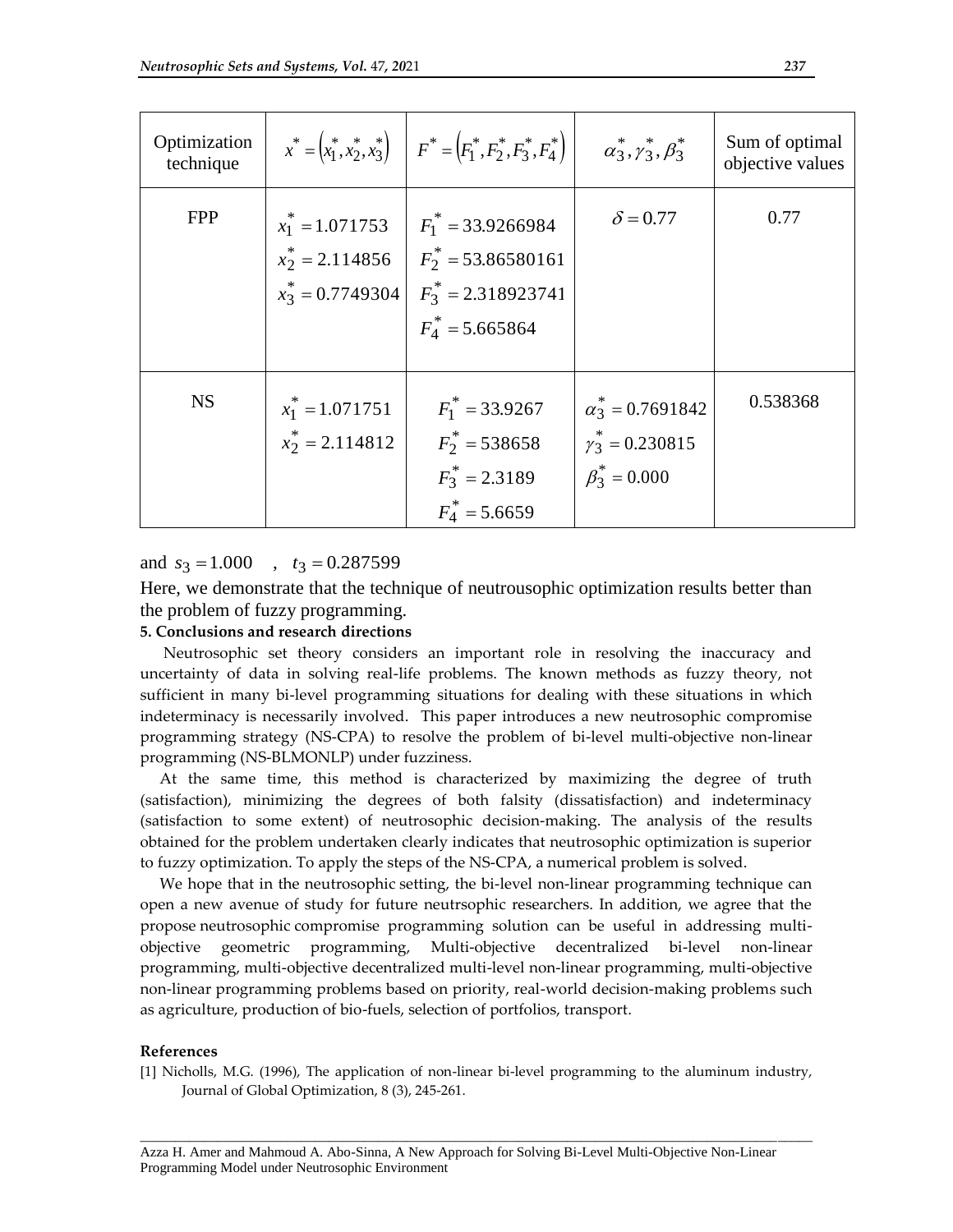- [2] Candler, W., Fortuny-Amat, J., & Mc Carl, B.(1981), The potential role of multilevel programming in agricultural economics, American Journal of Agricultural Economics, 63 (3), 521-531.
- [3] Suh, S., & Kim, T.J. (1992), Solving nonlinear bi-level programming models of the equilibrium network design problem, A Comparative Review Annals of Operations Research, 34 (1), 203-218.
- [4] Amouzegar, M.A., & Moshirraziri, K. (1999), Determining optimal pollution control policies, An application of bi-level programming, European Journal of Operational Research, 19 (1), 100-120.
- [5] Bard, J.F., Plummer. J., & Sourie, J. C. (2000), A bi-level programming approach to determining tax credits for bio-fuel production, European Journal of Operational Research, 120 (1), 30-46.
- [6] Hobbs, B. F., & Nelson, S.K. (1992), A nonlinear bi-level model for analysis of electric utility demand-side planning issues, Annals of Operations Research, 34 (1), 235-274.
- [7] Saranwong, S., & Likasiri, C. (2016), Product distribution via a bi-level programming approach: Algorithms and a case study in municipal waste system, Expert Systems with Applications, 44, 78-91.
- [8] Gao., Y., Zhang. G., Lu., J.& Wee, H.M. (2011), Partial swarm optimization for bi-level pricing problems in supply chains, Journal of Global Optimization, 51 (2), 245-254.
- [9] Bialas, W.F., & Karwan, M.H. (1984), Two-level linear Programming, Management Science, 30 (8), 1004- 1020.
- [10] Dempe, S. (2002), Foundations of bi-level programming, Springer Science & Business Media.
- [11] Zheng., Y., Liu., J, & Wan, Z. (2014), Interactive fuzzy decision-making method for solving bi-level programming problem, Applied Mathematical Modelling, 38 (13), 3136-3141.
- [12] Lu., J., Han., J., Hu., Y., & Zhang, G. (2016), Multilevel decision-making: A survey, Information Sciences, 346, 463-487.
- [13] Blair, C. (1992), The computational complexity of multi-level linear program, Annals of Operations Research, 34 (1), 13-19.
- [14] Kolstad, C. D., & Ladson, I., S. (1990), Derivative evaluation and computational experience with large bi-level mathematical programs, Journal of Optimization Theory and Applications, 65 (3), 485-499.
- [15] Lu., J., Shi, C., Zhang, G., & Dillon, T. (2007), Model and extended kuhn-Tucker approach for bi-level multi-follower decision making in referential uncooperative situation, Journal of Global Optimization, 38(4), 597-608.
- [16] Bard, J.F. (1984), An investigation of the linear three level programming problem, Systems, Man and Cybernetics, IEEE Transactions, 5, 711-717.
- [17] White, D. (1997), Penalty function approach to linear tri-level programming, Journal of Optimization Theory and Applications, 93 (1), 183-197.
- [18] Hosseini, E., & kamalabadi, I.N. (2014), Line search and genetic approaches for solving Linear tri-level programming problem, International Journal of Management, Accounting and Economics, 1 (4).
- [19] Han, J., Lu. J., Hu., Y., & Zhang, G. (2015), Tri-level decision-making with multiple followers: Model, algorithm and case study. Information Sciences, 311, 182-204.
- [20] Sakawa, M., Nishizaki, I., & Uemura, Y. (1998), Interactive fuzzy programming for multilevel linear programming problems, Computers & Mathematics with Applications, 36 (2), 71-86.
- [21] Arora, S., & Gupta, R. (2009), Interactive fuzzy goal programming approach for bi-level programming problem, European Journal of Operational Research, 194 (2), 368-376.
- [22] Atanassov, K.T. (1986), Intuitionistic fuzzy sets, Fuzzy Sets and Systems, 20, 87-96.
- [23] Atanassov, K.T. (1999), Intuitionistic fuzzy sets, Springer.
- [24] Dubey, D., Chandra, S., & Mehra, A. (2012), Fuzzy linear programming under interval uncertainty based on IFS representation, Fuzzy Sets and Systems, 188 (1), 68-87.
- [25] Deli., I. & Cagman, N. (2015), Intuitionististic fuzzy parameterized soft set theory and its decisionmaking, Applied Soft Computing, 28 (4), 109 -113.
- [26] Chen, T.Y. (2012), Multi-criteria decision-making methods with optimism and pessimism based on Atanassov's intuitionistic fuzzy sets, International Journal of Systems Science, 43 (5), 920-938.
- [27] Hajiagha, S. H., Mahdiraji, H. A., Hashemi, S.S., & Zavadskas, E. K. (2015), Evolving a linear programming technique for MACDM problem with interval valued intuitionistic fuzzy information, Expert Systems with Application, 42 (23), 9318-9325.